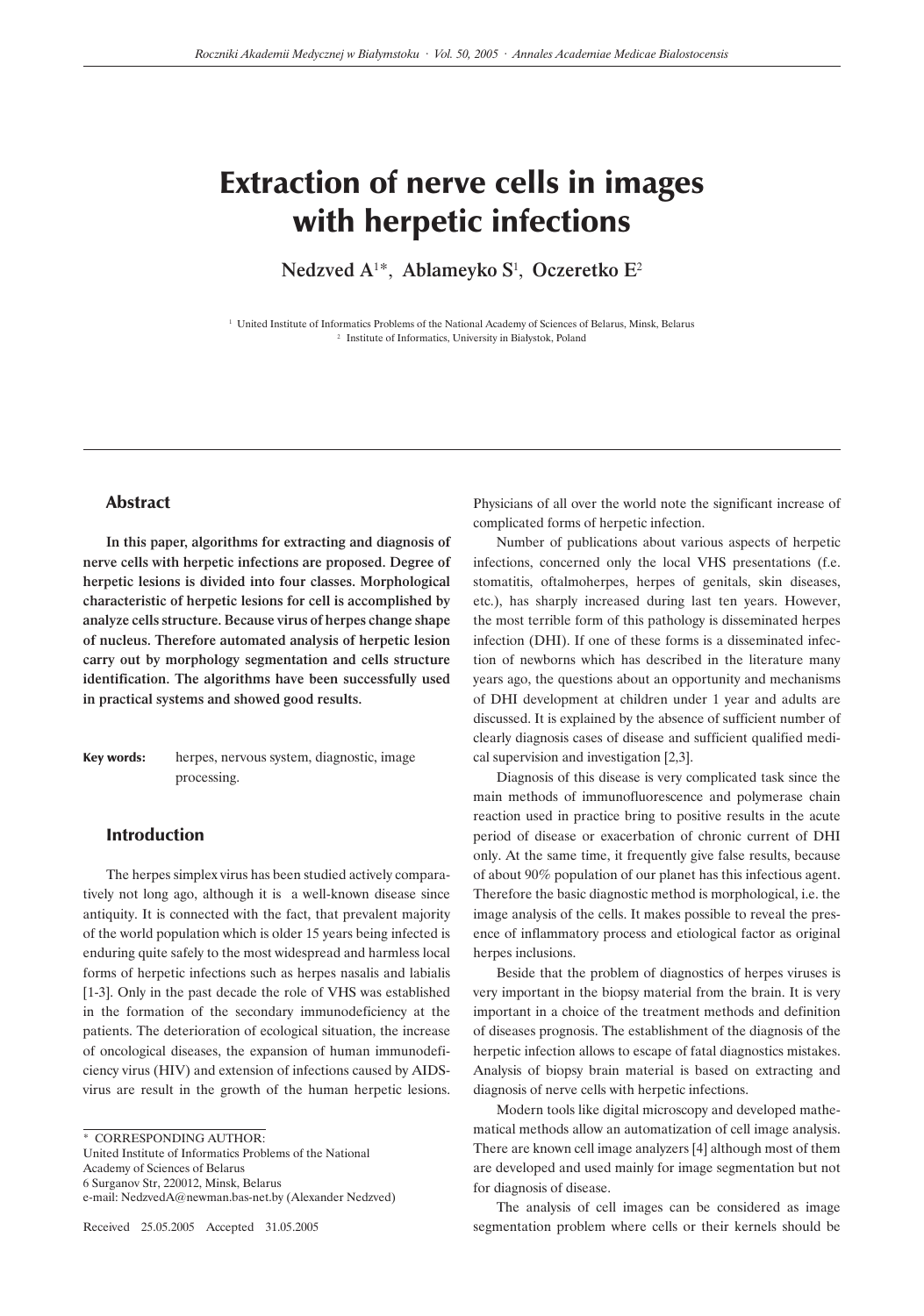

*Figure 3*. Nerve cells with the second type of affection



extracted. Being extracted, object characteristics should be computed, analysed and used by doctors.

There were already made many attempts to solve this problem. Review of cell image segmentation methods can be found in papers [5-7]. However, due to the very complex nature of brain images, it is not possible to select or develop automatic segmentation and recognition methods that could be applied for any type of such images. This is why most of the papers consider separate features of cell images and methods of their segmentation. The results also depend on a cell image quality. If the difference between cell or kernel and background is small, most of the methods do not work properly.

In this paper, algorithms for extracting and diagnosis of nerve cells with herpetic infections are proposed. The algorithms have been successfully used in practical systems and showed good results.

*Figure 1*. Image of good neuron *Figure 2*. Nerve cells with the first of affection



# Nerve cells images with herpetic infections

The neurons in human brain affected tissues are classified as healthy ones (*Fig. 1*), and cells of the first type (*Fig. 2*) and second type of affection (*Fig. 3*). One of the main features of a cell is its diaphragm, which outlines its boundary. The task is to extract nerve cells with herpetic infections.

Since an image background is inhomogeneous, and the image includes separately positioned objects of the same type, and, besides, the grayscale value for the pixels of the background varies uniformly and does not have abrupt jumps, good results are obtained by the morphological segmentation. The designed algorithm is based on the grayscale thinning of the morphological gradient, accompanied by tailing at each iteration which allows one to obtain closed contours bounding the regions corresponding to the objects. Taking into account the fact that the areas of the pyramidal neurons vary from 8 to  $2000 \mu^2$ , the objects which do not fall into this interval are eliminated. Thereafter, a hierarchical image of the cells for the cleared nuclei is constructed.

# Morphological segmentation of cell images

*Fig. 4* shows a gray scale image of neuron of head brain with indistinct boundaries and noisy background. Our task is to find a cell boundary, which would best correspond to its diaphragm.

According to our approach, at a first stage, the morphological gradient is computed that is the difference of the outputs of erosion and dilation in one iteration (*Fig. 4*). Obviously, an optimal border should pass on the sharpest overfall of brightness in a diaphragm, which corresponds to highest grayscale values on the image obtained with the help of morphological gradient. The obtained borders usually have more than one pixel thickness. Therefore, thinning of border lines is applied.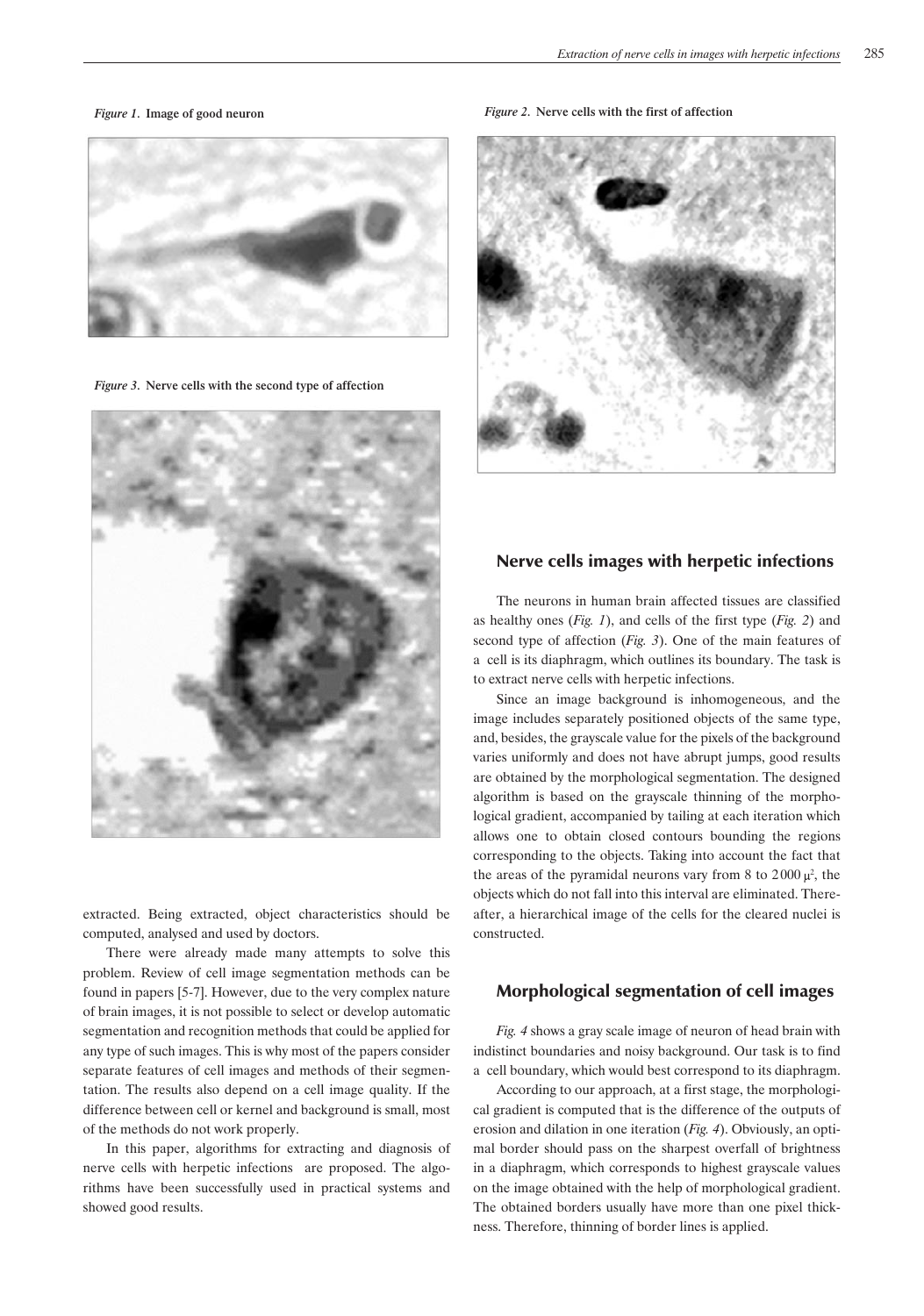*Figure 4*. Result of morphological gradient extraction of nerve cells



However, quite many false branches are obtained after thinning that should be deleted. To avoid this problem, we use two possibilities. The first one is to reduce noise at the preprocessing stage. Morphological operations can be used for this aim. For example, closing operation allows smoothing object contours that give better processing result. The second possibility is that we check and delete false branches after thinning. The result contains only closed contours, where the exterior contour corresponds to the border of a cell (*Fig. 5a*). To delete interior contours in binary image, contour filling is performed. As a result of all these operations, the binary cell image is obtained (*Fig. 5b*).

To delete objects not being cells, the computation of their area parameters is performed. The objects that do not satisfy apriori given geometric or optical parameters are deleted from the image (*Fig. 5c*).

# Cell structure identification

Morphological characteristic of herpetic lesions for cell is accomplished by analyze cells structure. Because virus of herpes change shape of nucleus.

The algorithm of cells structure identification consists of two branches (*Fig. 6*). The first is intended for cells with a unpainted nucleus, another for the painted nucleus. In them according to hierarchical features binary images of cells, nucleus, nucleolus and inclusions are created. For reception of topological characteristics the cell is convenient for presenting as hierarchy of binary images. Where radically the column lays the binary image of a cell, at the following level there is an image of a nucleus, in branches the column lay nucleolus and various cellular inclusions.

Reception of each image is accompanied by logic operations of association and crossing of images, filling of holes in objects and the control on the area and diameter with the purpose of removal of noise. During identification cytoplasm of a nucleus, the certain bats mark nucleolus and cellular inclusions. In computer facilities for the characteristic of pixel the byte that is realized eight by byte more often is used. About eight levels of hierarchy, therefore, are optimum to allocate. Thus, all identified images are kept in the multiphase image. It makes presentation of result and ease of the automatic analysis of vari*Figure 5*. Extraction of neuron: a) contour extraction after thinning operation, b) object filling, c) a binary image of a neuron obtained in the result of area measurements



ous cellular components and their analysis. Advantage of this method consists that under one multiphase image is possible to draw conclusions on all of a level of classification. Namely to receive the full information about structure of nerve cells.

# Extracting of nerve cell types

All nerve cells are divided into four classes. First class consists of the healthy cells (*Fig. 7*). They have a triangular body. Therefore, a value of the factor of the shape is used, which vary in the range from 0.001 to 0.7, in order to classify these cells. The nuclei of these cells are well dyed and are darker than the cytoplasm, therefore they are not distinguished on the hierarchical image. Hence, the second parameter which specify these cells is Euler number (E8). In our case, it is equal to 0 for healthy neurons.

Second class consists of the cells with inclusions of the first kind (*Fig. 8*). Their shapes vary from triangular to the circular. Therefore, the factor of the shape for these cells vary from 0.001 to 1 and cannot serve as a basic classification parameter. The nucleus affected by the virus is not dyed and is lighter. Therefore, it is not distinguished by a separate color on the hierarchi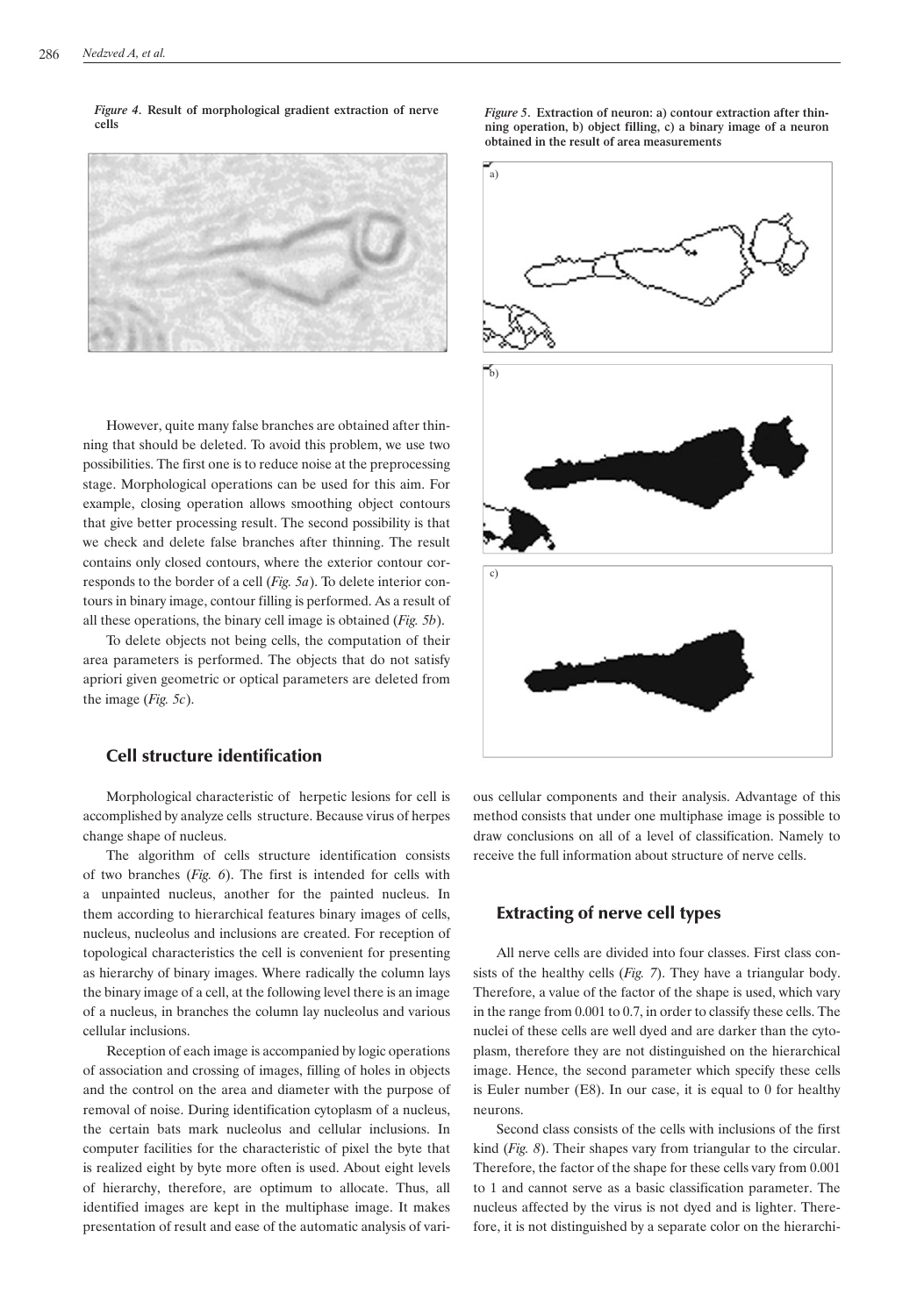*Figure 6*. Block diagram of algorithm of construction of the hierarchical image of cells structrure from binary, where I – the binary image, G – the color image, C – the binary image of a cell, N – binary nucleus, V – the binary image nucleolus or inclusions,  $B - a$  morphological structural element. SCRAP  $(X)$  – function of removal of objects on the sizes of the area and diameter on image X. FILL  $(X)$  – function of filling of apertures in objects on image X. DIST (G) – adaptive threshold segmentation of image G



*Figure 7*. Binary images of good neuron



*Figure 8*. Binary hierarchical image of nerve cells with the first type (second class) of affection



*Figure 9*. Binary hierarchical image of nerve cells with the second type (third class) of affection



cal image. In this case, the Euler number is equal to 1. Basic peculiarity of this class is characterized by the nucleus-cell ratio which is less than 0.8.

The third class consists of the cells with inclusions of the second type (*Fig. 9*). The shape of these cells is nearly circular, and there is practically no cytoplasm in the cell. Therefore, the following parameters are used for this class: the shape factor varies from 0.8 to 1, the Euler number is equal to 1, the nucleuscell ratio varies from 0.8 to 1.

The fourth class includes all other objects which are eliminated immediately after their identification.

The result is an image containing healthy neurons and cells of the first and second kind. They have geometric and optical parameters which can be useful not only for the scientific research, but also in the problems of the practical diagnosis of a disease.

# **Conclusions**

Algorithms for extracting and diagnosis of nerve cells with herpetic infections have been proposed in the paper.